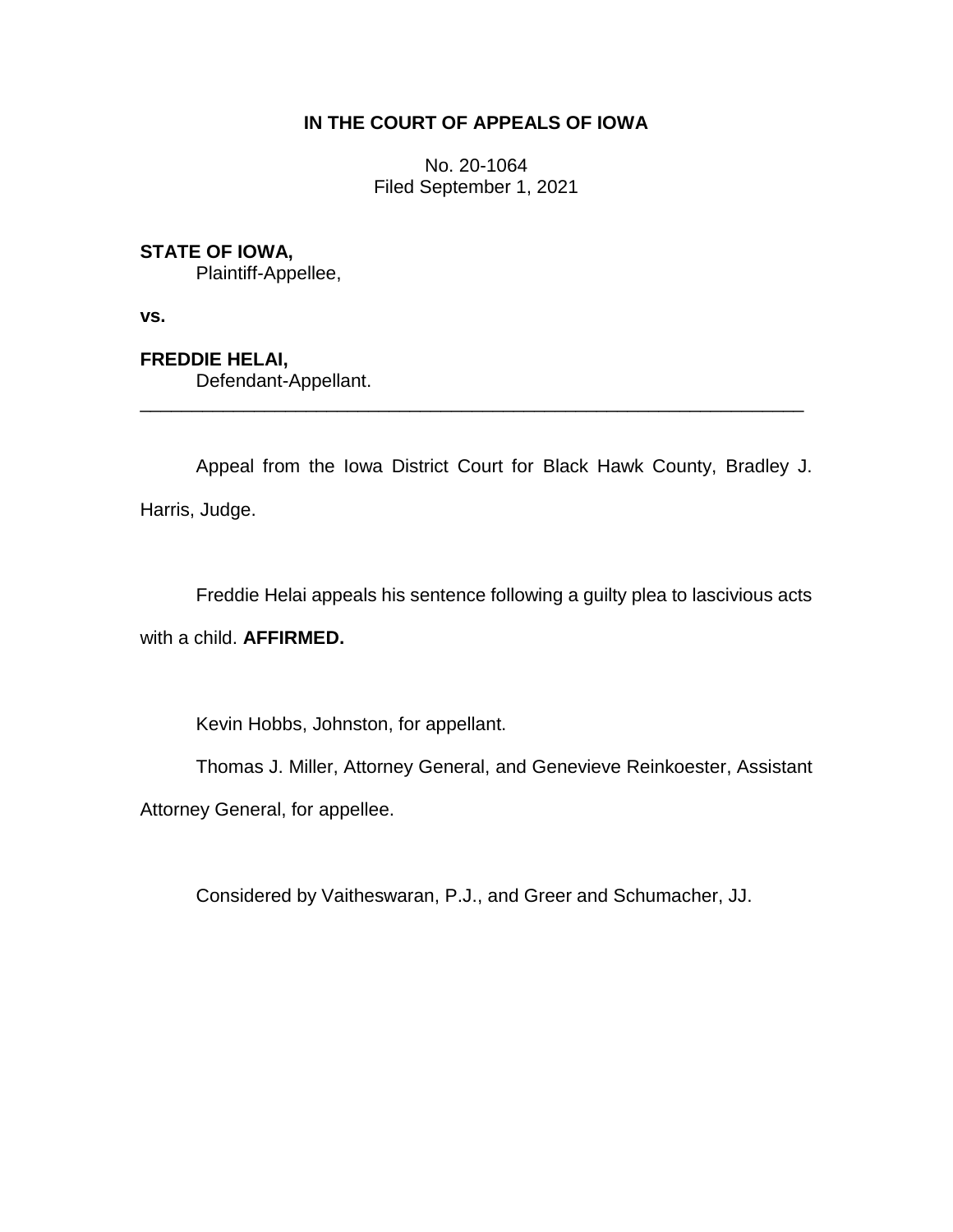### **SCHUMACHER, Judge.**

Freddie Helai appeals the sentence imposed following a plea of guilty to lascivious acts with a child. Helai contends the district court did not adequately explain the reasons for ordering the imposed sentence. We find the district court provided sufficient reasons for the sentence. Accordingly, we affirm.

### **I. Background Facts and Proceedings**

Freddie Helai pled guilty to lascivious acts with a child, in violation of Iowa Code section 709.8(1) (2015), on September 12, 2018. The plea agreement allowed both parties to argue for any lawful sentence. On April 1, 2019, he received a ten-year prison sentence. Helai appealed the sentence, alleging, among other things, that the district court relied on improper considerations when determining the sentence. This court vacated the sentence and remanded for resentencing based on a determination that the district court had committed error by considering improper sentencing factors. *State v. Helai*, No. 19-0550, 2020 WL 564806, at \*2 (Iowa Ct. App. Feb. 5, 2020).

Following a second sentencing hearing, on August 13, 2020, Helai was sentenced to an indeterminate ten-year period of incarceration. The district court emphasized the sentence did not take into consideration the improper factors identified in this court's remand. Helai appeals, alleging the district court failed to adequately state its reasons for the sentence.

### **II. Standard of Review**

We review a district court's sentencing decision for correction of errors at law. *State v. Formaro*, 638 N.W.2d 720, 724 (Iowa 2002). A district court's decision to impose a particular sentence within its statutory authority will only be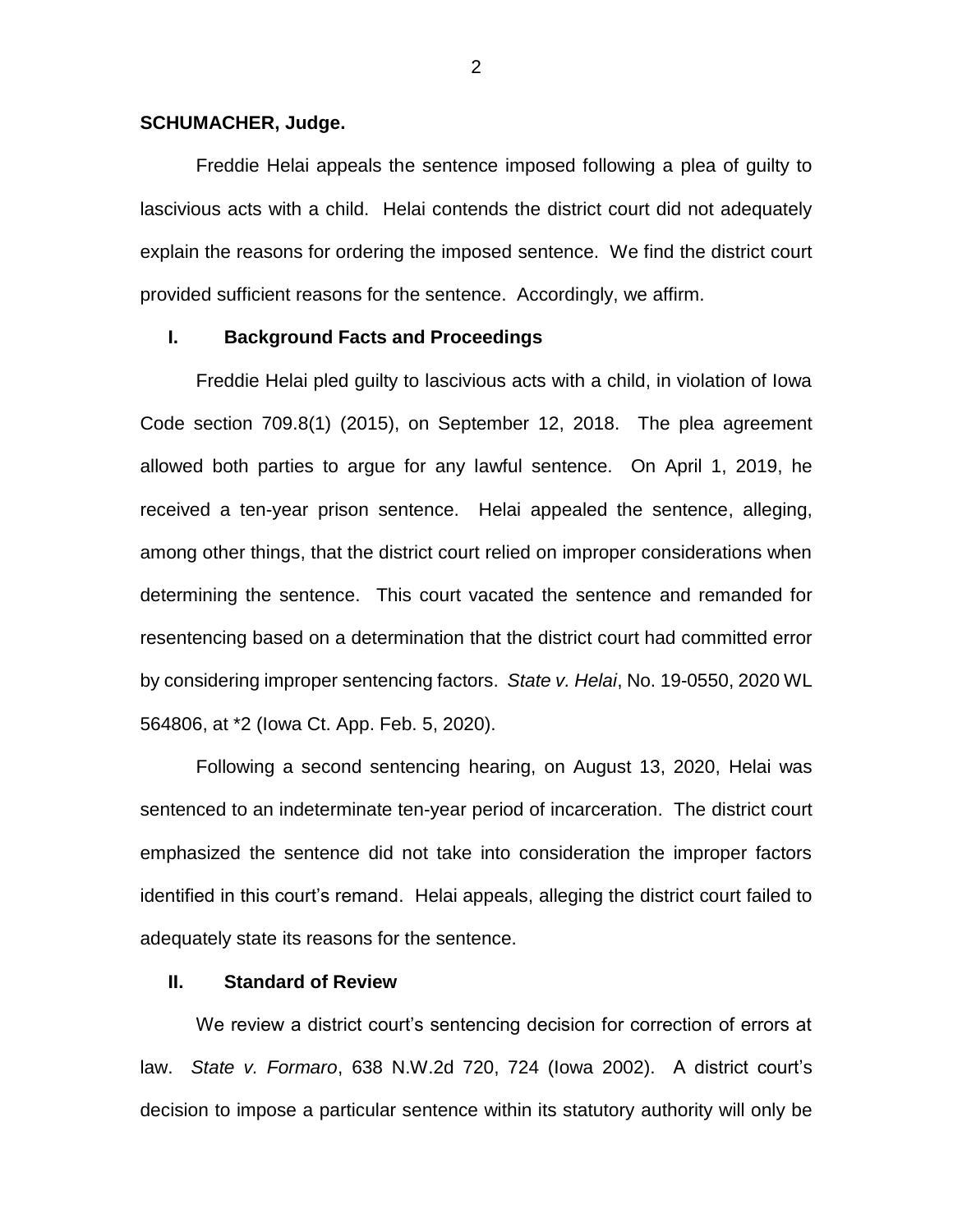overturned "if an abuse of discretion is shown." *State v. Thacker*, 862 N.W.2d 402, 405 (Iowa 2015) (citation omitted); *see also Formaro*, 638 N.W.2d at 724 (noting a decision within the court's statutory authority "is cloaked with a strong presumption in its favor, and will only be overturned for an abuse of discretion or the consideration of inappropriate matters.").<sup>1</sup> A district court abuses its discretion when "it exercises its discretion on grounds clearly untenable or to an extent clearly unreasonable." *State v. Hill*, 878 N.W.2d 269, 270 (Iowa 2016) (citation omitted). A district court's exercise of discretion is unreasonable if "it is not supported by substantial evidence or when it is based on an erroneous application of the law."

*Id.* 

 $\overline{a}$ 

### **III. Sentence**

Helai argues the district court abused its discretion by failing to explain its reasons for imposing his sentence.<sup>2</sup> lowa Rule of Criminal Procedure  $2.23(3)(d)$ requires the district court to "state on the record its reasons for selecting the particular sentence." District courts can satisfy the requirement by orally stating the reasons on the record, in a written order, or both. *State v. Thompson*, 856 N.W.2d 915, 919 (Iowa 2014); *see also State v. Lumadue*, 622 N.W.2d 302, 304 (Iowa 2001) (noting how the court has used a sentencing colloquy in combination

 $1$  Both parties agree that the sentence is within the statutory authority granted to the district court. *See* Iowa Code § 902.9.

 $2$  The State contends we lack jurisdiction to consider the appeal due to Helai's failure to show good cause. Our supreme court has held, "good cause exists to appeal from a conviction following a guilty plea when the defendant challenges his or her sentence rather than the guilty plea." *State v. Damme*, 944 N.W.2d 98, 104 (Iowa 2020)*.* Helai does not contest his guilty plea. He asserts only that the district court did not state sufficient reasons for his sentence. Helai's sentence was not mandatory nor part of a plea agreement. Consequently, Helai has demonstrated good cause for his appeal, and we may consider it. *See id.*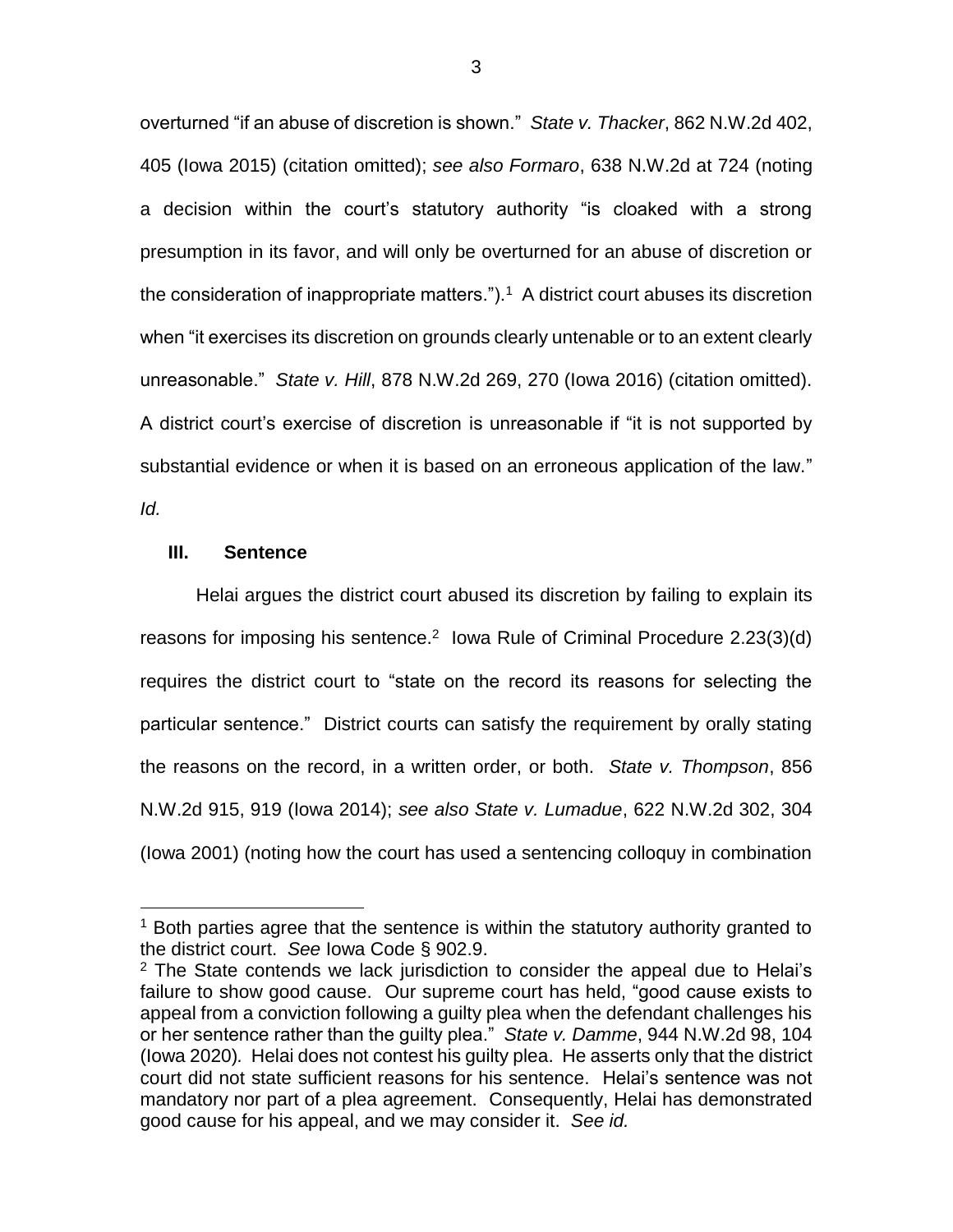with a written judgment entry in order to determine the district court's reasoning). The court must "weigh all pertinent matters in determining a proper sentence, including the nature of the offense, the attending circumstances, the defendant's age, character, and propensities or chances for reform." *State v. Johnson*, 476 N.W.2d 330, 335 (Iowa 1991).

A statement may be adequate even when it is "terse and succinct" if "the reasons for the exercise of discretion are obvious in light of the statement and the record before the court." *Thacker*, 862 N.W.2d at 408. The court will reject boilerplate language and vague statements that force appellate courts to rely on post hoc rationalizations. *Id*. When the court's reasoning is not sufficiently clear on the record, it is appropriate to vacate the sentence and remand the case to the district court for resentencing. *Id.* 

The district court provided its reasoning both in the written judgment order and during sentencing. The written order included, "The court determines that the above sentence is most likely to protect society and rehabilitate the defendant based upon the nature of the offense, defendant's prior record, and the recommendation of the parties and for the reasons stated in the [presentence investigation], if any." Similarly, the court orally explained its reasoning during sentencing:

The court has considered a suspended sentence in this matter, but considering the circumstances of this offense including the fact that you were 22 years old at the time that this occurred, that your victim was only 12 years old, and also considering the recommendation of the presentence investigation report, the court determines that a prison sentence is appropriate.

The court specifically notes that the court has not considered those matters which were determined to be inappropriate considerations at the time of the appeal.